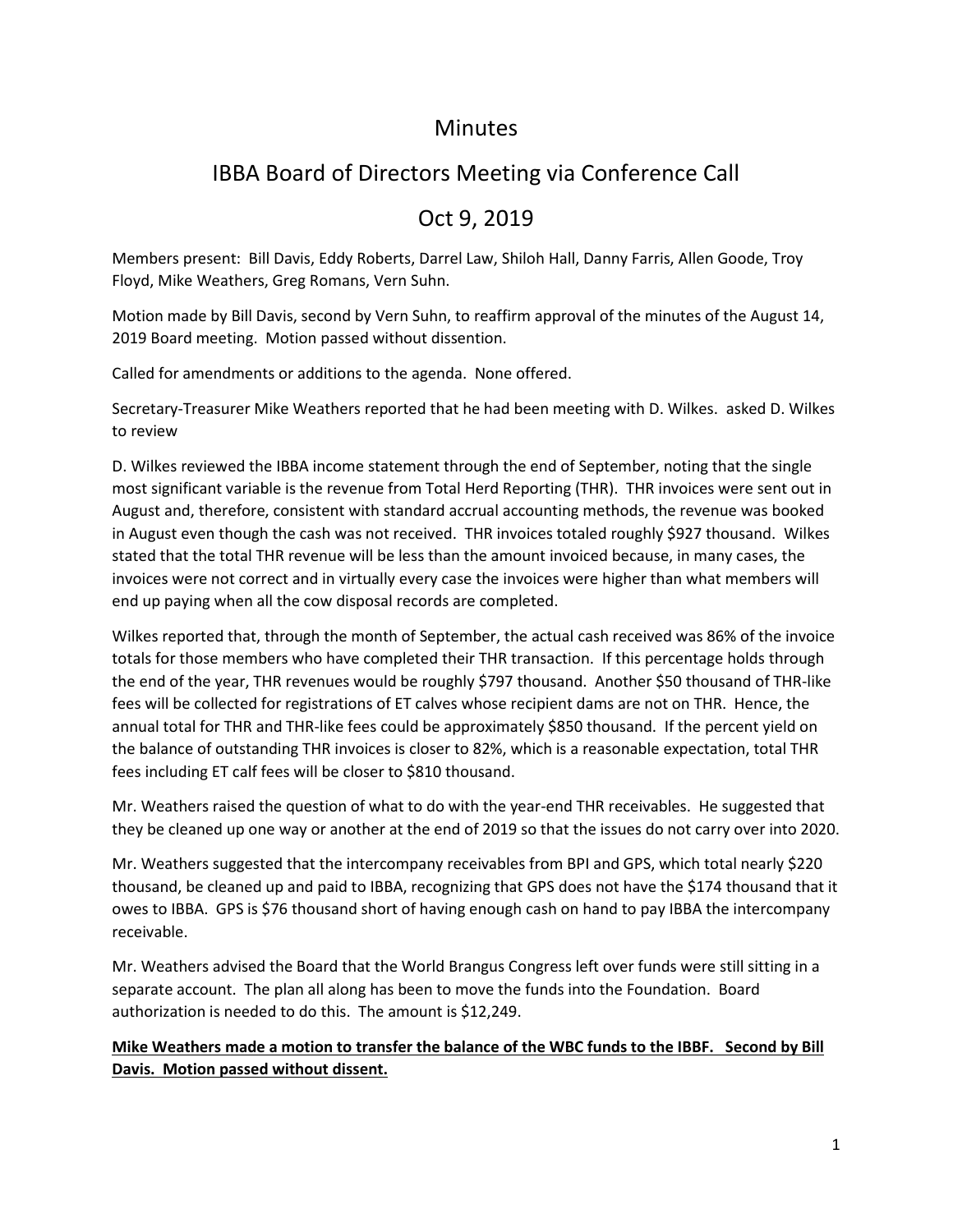Discussion ensued on the cash reserve at IBBA. Current invested reserves total approximately \$654 thousand, plus the building maintenance account totaling just over \$192 thousand. A previous Board established a minimum reserve threshold of \$1 million. This is not considered feasible in light of the revenue delay due to THR re-scheduling plus the added expenses and lost revenues owing to the software conversion.

**A motion was made by Mike Weathers to waive the minimum cash reserve that was established by a previous Board in order to accommodate the current circumstances related to software conversion and changes in timing of revenues. The current Board, in its discretion, will reestablish a reasonable minimum reserve when things have stabilized after the software conversion is complete. Second by Bill Davis. Motion passed without dissent.** 

Discussion continued on what the minimum reserve should be in the near term while THR revenues are coming in and the total is uncertain.

#### **Mr. Weathers withdrew the previous motion that lacked a specific number. Mr. Davis withdrew the second.**

### **Mr. Weathers moved that the reserve be allowed to go down to \$300,000 if necessary, and that the Board revisit the issue when a reasonably accurate projection of THR revenue is in hand. Second by Shiloh Hall. Motion passed without dissent.**

The Board was presented with three parentage cases that had been scored by the staff scorecard for parentage override and all three easily exceeded the minimum score of 0. Staff recommended that these three cases be approved.

## **Vern Suhn made a motion to approve the three cases. Second by Allen Goode. Motion passed without dissent.**

D. Wilkes then presented a parentage case that had previously been rejected, but has been appealed for reconsideration. A donor female was flushed, calves were produced, and frozen embryos are still in storage. Several of the calves have been sold to other seedstock producers. The donor in question cannot be dam-verified because her dam is deceased. The dam of the donor female could have been sampled for DNA prior to her death, which occurred after the parent verification rule was put in place, effective Sept 30, 2016.

Nearly every other animal in the 3-generation pedigree is parent-verified, suggesting a high level of precision in the breeder's records. Six of the eight great-grandparents are parent-verified; one is only sire-verified. All four grandparents are parent-verified. The donor in question is sire-verified.

Discussion ensued on any reasonable restrictions that may be placed on this animal and her progeny considering that she (the donor) cannot be dam-verified. There is precedent for limiting the parentage override to those progeny that are either living or are frozen embryos presently on hand, and refusing to consider any future flushes for parentage override.

Vern Suhn moved that the current living calves from the donor, plus the frozen embryos, be allowed to be registered only if they are tested for all known genetic defects and that all progeny from the donor in question must be parent-verified in order to be registered. The motion was seconded by Danny Farris. The motion passed without dissent.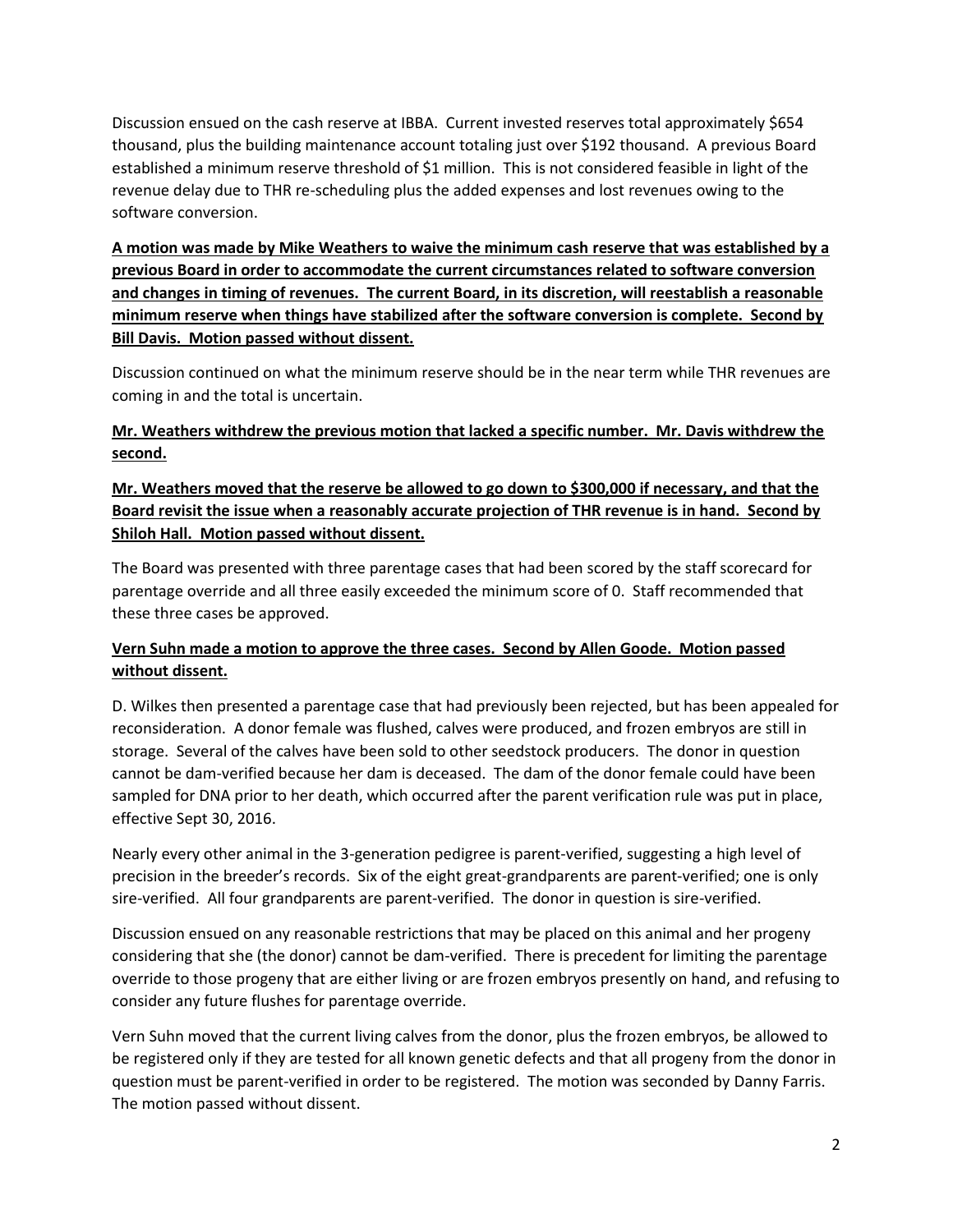D. Wilkes presented the staff recommendation that IBBA hold a Brangus Summit June 7-9, 2020 in Orlando, FL. The BIF convention is in Orlando June 9-12, with the 9<sup>th</sup> being an administrative day. BIF will not be upset if we schedule on top of that day. This may encourage more Brangus breeders to stay for the BIF convention.

Before deciding on the time and venue for the Brangus Summit, discussion ensued on the need for a separate annual membership meeting for the primary purpose of verifying the Board election. The by laws require that this be done before April 1 of each year.

President Roberts questioned the timing for the next Board meeting, and questioned if it would be feasible to have the Long Term Planning Committee meet with the Board for time.

**Following discussion, it was moved and seconded by Mr. Goode and Mr. Weathers, respectively, to hold a joint meeting of the Board and the Long Term Planning Committee December 10-11 in San Antonio; to schedule the annual membership meeting for March 6 or 7, 2020 in Houston, and to schedule the Brangus Summit for June 7-9, 2020 in Orlando, FL. The motion carried without dissent.** 

## **The next agenda item regarded the IBBA list rental policy. D. Wilkes suggested that discussion on this topic could easily be postponed. Allen Goode moved to table discussion of the list rental policy. Second by Mike Weathers. Motion carried without dissent.**

Mr. Goode opened discussion on the topic of Ultra calves showing at the side of Brangus dams. Previously the Show Committee voted to allow this and the Board voted at it's 6-12-2019 meeting to uphold the Show Committee position to allow Ultra calves to show at the side of a Brangus cow. Since then, the process by which the Show Committee voted to take its position has been challenged on parliamentary grounds and, ultimately, the motion passed by the Show Committee that allows an Ultra calf to show at the side of a Brangus cow was rescinded. It was then suggested that the Board should rescind its motion that upheld the previous Show Committee position since the Show Committee's position was improperly derived due to alleged parliamentary procedure violations.

Discussion ensued, where concerns were expressed about this position changing back and forth endlessly depending on who is present to vote at Show Committee meetings. Meanwhile, new information has become available on the indicus/taurus content of Brangus cattle based on DNA analysis which clearly shows that Brangus and UltraBrangus overlap in terms of DNA content. Some Ultra have a higher proportion of indicus DNA than some Brangus.

## **Mr. Suhn moved and Mr. Davis seconded a motion to retain the Board's current position on the issue of Ultra calves showing at the side of Brangus cows while the Show Committee considers the new information provided by DNA analysis.**

Discussion of the motion included expression of concern that the Show Committee may view the Board as taking sides when the true preference of the Board is that the Show Committee resolve the issue amicably, possibly aided by the new DNA information. In consideration of this, Mr. Suhn rescinded his motion, and Mr. Davis rescinded his second.

D. Wilkes updated the Board on the situation with the Braunvieh Association, which is one of two customers of GPS. Braunvieh has entered into an agreement with another registration service provider at IBBA's urging and is struggling to pay the fee to GPS and to the other service provider simultaneously